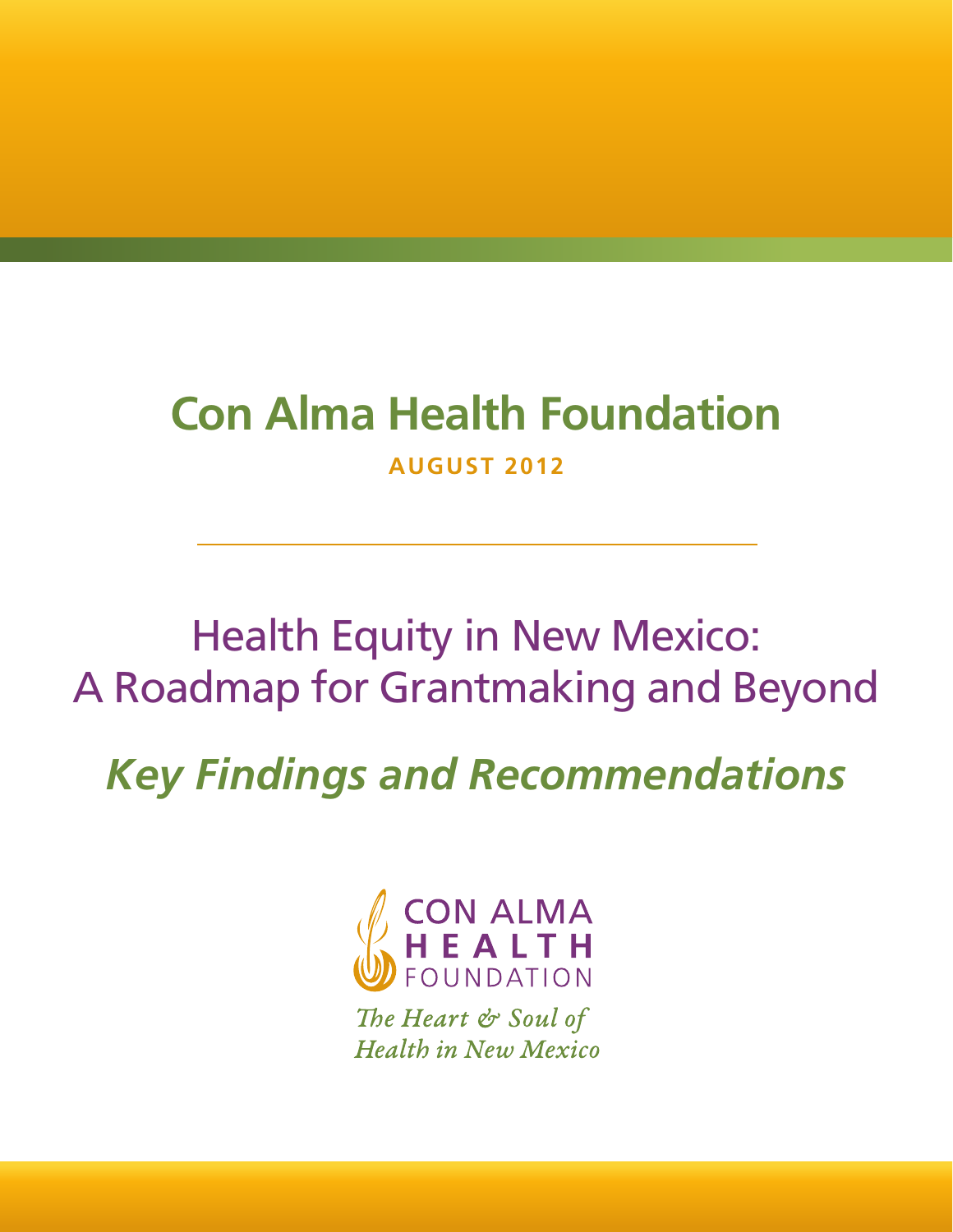Based on our rapidly changing environment, Con Alma Health Foundation determined to update its landmark research project of 2006, "Closing the Health Disparity Gap in New Mexico: A Roadmap for Grantmaking." This 2012 report focuses on health equity, added community voices through focus groups, updated secondary data; and includes current challenges and issues such as federal health care reform.

Con Alma's grantmaking has evolved and so has the Foundation's role in engaging stakeholders in public policy issues, leveraging resources to increase philanthropic engagement and dollars for New Mexico, and promoting statewide initiatives. The Foundation's assets go beyond the dollars with which it makes grants; Con Alma also serves as a convener and as a catalyst for positive, systemic change.

### **Key Findings Summary**

- 1. Improved conditions and policies that address Social Determinants of Health and advance health equity, especially among racially and ethnically diverse and underserved populations, can significantly improve health in New Mexico.
- 2. Access to quality and affordable health care services continues to be a barrier to good health, especially in rural New Mexico, communities of color, and underserved populations (e.g. elderly, immigrants, border communities, and veterans).
- 3. Prevention, nutrition, health promotion and holistic health are critical to improving health in New Mexico.
- 4. Our rapidly changing environment, including demographic shifts, will have major implications in health for the people and communities of New Mexico.

## **Key Findings**

- 1. Improved conditions and policies that address Social Determinants of Health and advance health equity, especially among racially and ethnically diverse and underserved populations, can significantly improve health in New Mexico.
	- The correlation between poverty, educational attainment, and good health is evident when comparing health outcomes for New Mexico's children and others in the United States. New Mexico ranks 48 and 49 respectively in teen death and teen birth rates.
- Racial and ethnic minorities suffer higher rates of mortality and illness compared with other Americans, and receive a lower quality of health care.
- New Mexico has the second highest poverty rate in the nation.
- The number of households receiving food stamps has almost doubled during the recession, from 6 percent to 11 percent.
- Children ages 0–5 are more likely to die: New Mexico experienced a 20 percent increase in youth death rates since 2000.
- 2. Access to quality and affordable health care services continues to be a barrier to good health, especially in rural New Mexico, communities of color, and underserved populations (e.g. elderly, immigrants, border communities, and veterans).
	- New Mexico has the second highest rate of uninsured in the nation (21.6 percent).
	- Hispanic and American Indian adults were over twice as likely to be without health insurance coverage as whites.
	- Native Americans lack a consistent health benefits package.
	- The health workforce is neither diverse nor culturally competent. Minorities make up 59 percent of the population, but only 11 percent of the nursing workforce.
	- Thirty-two of the state's 33 counties are defined as Health Professional Shortage areas.
	- Substance abuse/dependence and/or mental disorders affect more than half a million people in New Mexico: 24.3 percent will need help from the publicly funded care system.
	- Returning veterans from Iraq and Afghanistan are expected to increase the number of veterans in NM. Veterans, especially in rural areas, lack access to essential health care & behavioral services.

#### 3. Prevention, nutrition, health promotion & holistic health are critical to improving health in NM.

- Nationally, there has been a shift in the conversation about health care in the last decade to focus on prevention, access and alleviating equity boundaries.
- The percentage of obesity among the state's population doubled from 1990–2009. Obesity can lead to heart disease, stroke, diabetes, and some cancers.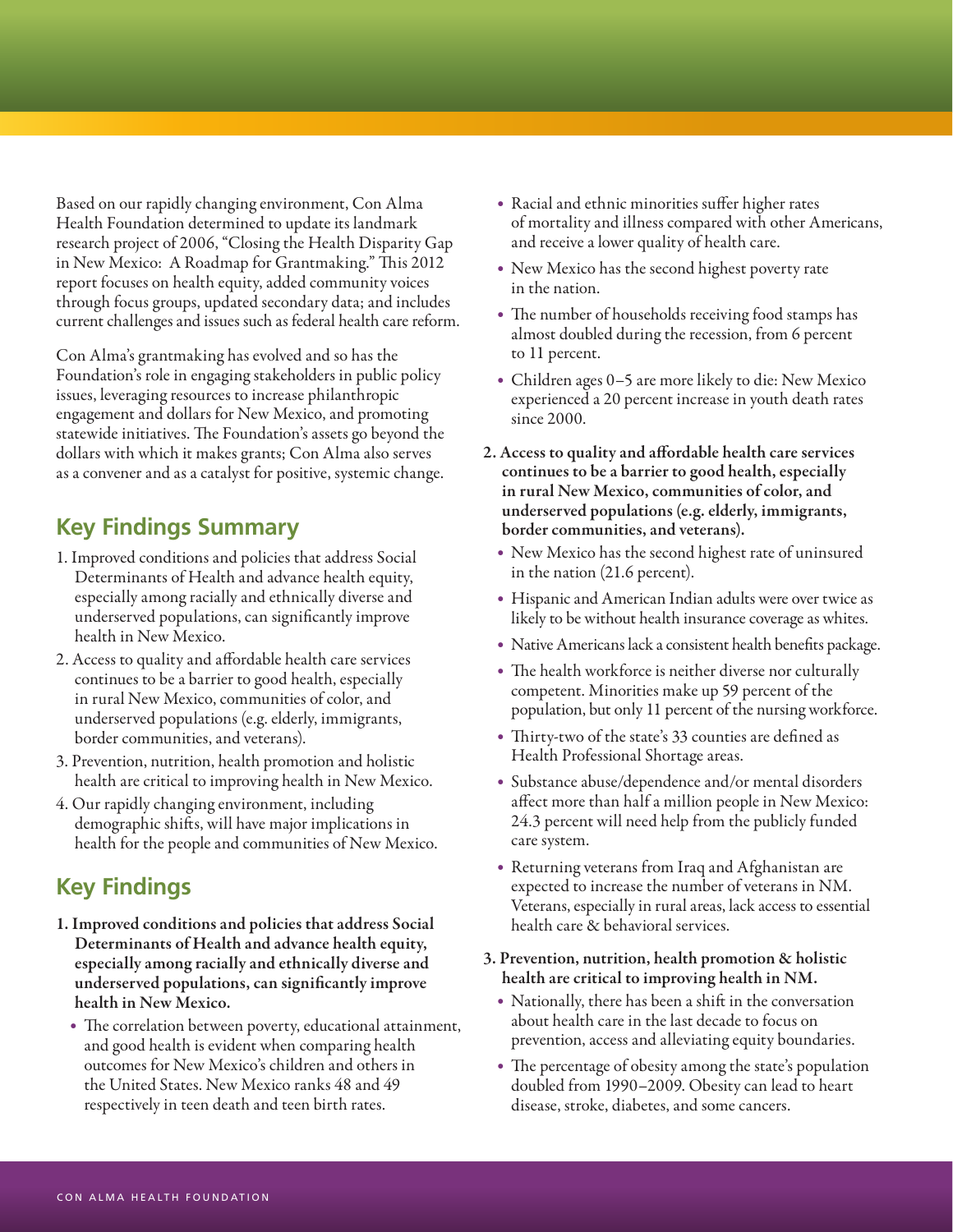- Preventative oral health is limited, especially in rural areas, which can result in impaired general health, particularly impacting the mortality rate due to heart disease at younger ages.
- Health care reform provides opportunities to implement prevention, and wellness programs.
- 4. Our rapidly changing environment, including demographic shifts, will have major implications in health for the people and communities of New Mexico.
- People of color in New Mexico comprise 58.7 percent of the population in the 2010 Census and fare far worse than their white counterparts across a range of health indicators.
- The NM Hispanic population increased by 25 percent compared to a 13 percent increase in total population.
- NM residents 18 and under account for almost one in five of the population (18 percent in 2010); and the Hispanic population under 18 years of age was 58 percent, the largest in the U.S.
- The largest percent increase from 2000 to 2010 was among those 60 years to 64 years, at 5.8 percent. By 2030, the state will rank fourth in the nation in percentage of population age 65 and older; currently New Mexico is 39th.
- Almost half of New Mexico's grandparents provide a home for their grandchildren.
- • Minority child populations show the most dramatic shift: almost three in four children under five is African American (2 percent), Hispanic (59 percent) or Native American (12 percent).

## **Recommendations for Grantmaking**

- **Invest in communities**
- **Invest in health basics**
- **Leverage resources**
- **Invest in systems change**

#### **1) INVEST IN COMMUNITIES**

The data and focus group responses point to the Con Alma's core mission to understand and respond to the health rights and needs of the culturally and demographically diverse peoples and communities of New Mexico. They also underscore Con Alma's core values to involve, collaborate and partner with New Mexico communities.

#### *Recommendations:*

- Support improved access to quality and affordable health care. This includes supporting programs that increase the scope of medical services in rural clinics, increase transportation to health facilities and enhance educational efforts that make Medicaid more understandable to the community user.
- Expand grantmaking to rural communities, including efforts that seek to link rural communities to health care resources from other areas such as tele-health and sharing means to implement best practices with limited resources.
- • Strengthen outreach to Tribes, Pueblos, Apache Nation, and Navajo Nation.
- Fund programs that increase cultural and linguistic competency with providers trained to be culturally competent, that increase access to bilingual health and that support traditional uses such as *promotoras* and traditional healers.
- • Support preservation and enhancement of cultural and spiritual assets.
- Give grants that increase and diversify the health workforce and support leadership development for people of color in health care professions.

#### **2) INVEST IN HEALTH BASICS**

Communities need the most basic of health care: sufficient access to primary care physicians and other health professionals, oral health, mental health services and preventative measures that alleviate undesired health care outcomes.

#### *Recommendations:*

- Continue to support organizations that promote wellness strategies such as prevention, nutrition, health promotion, holistic health, and spiritual health and well being.
- Provide support for replications of basic health programs that have worked elsewhere.
- Give grants to nonprofit organizations that offer technical and capacity building skills.
- Continue general operating support to nonprofit, healthrelated organizations to support infrastructure and administrative overhead costs.
- Continue to fund organizations that serve preadolescent children (below age 10) to encourage healthy lifestyles (reducing youth risk behaviors such as obesity, diabetes, substance abuse, teen pregnancy and accidental deaths.)